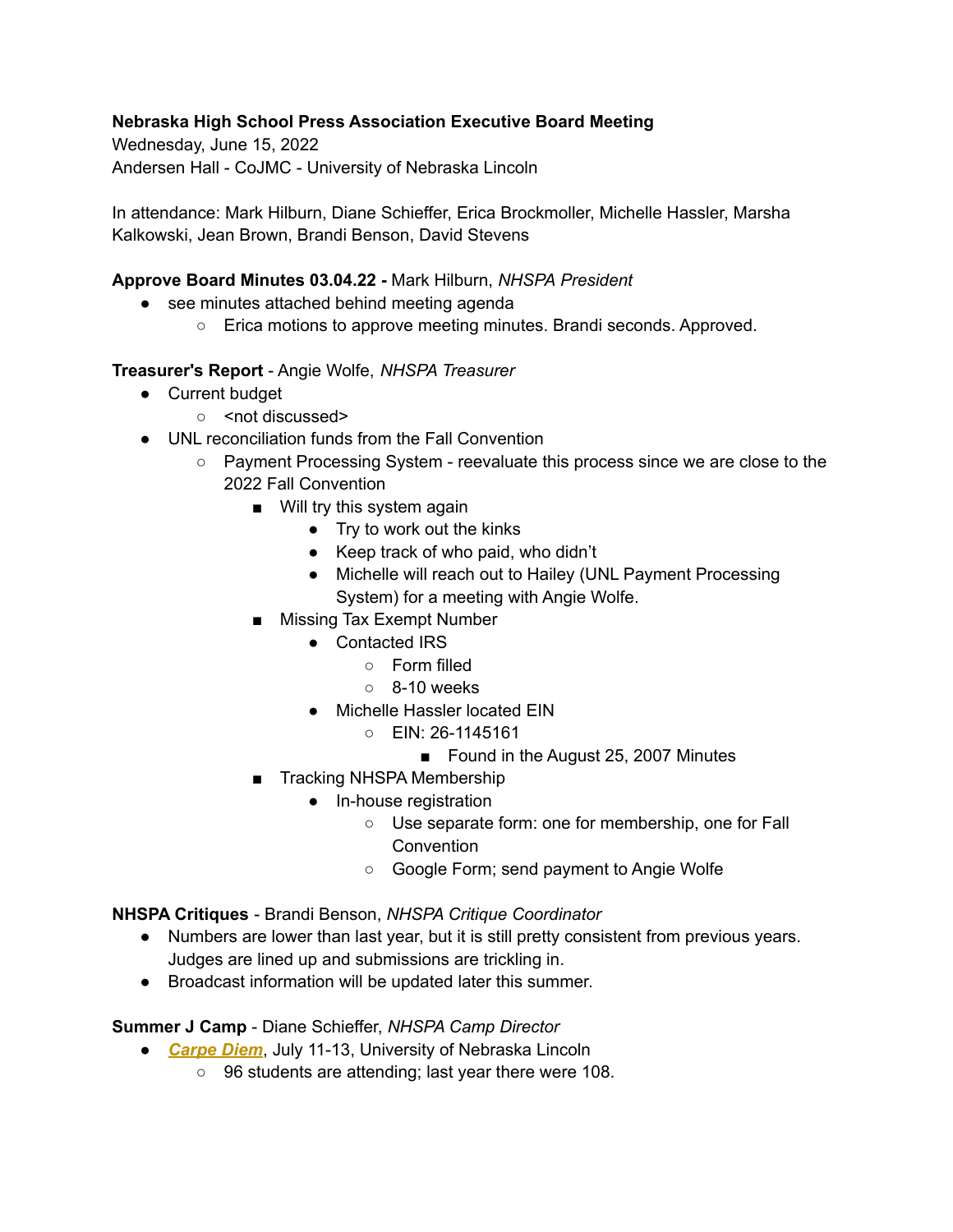- $\circ$  More students applied for scholarships this year all students who applied got a scholarship.
- Budget Summer 2022
	- Will need to be paid for State Journalism Swag Bags
	- Diane Schieffer says she over-budgets and over-plans as a precaution
	- Canceled the video track
		- Only 2 students signed up
	- Updated/increased payments for camp counselors and camp staff
- State Journalism Swag Bags
	- Successful!
	- Left over materials will be used as promos for Fall Convention

# **JEA Update** - Marsha Kalkowski, *Nebraska JEA Liaison*

- JEA updates
	- 68 active members (as of March)
	- Membership Registration will be independent from Fall Convention to simplify process
		- Cost is \$65.
		- Marsha has access to expiration dates if needed.
	- Marsha encouraged Board and membership to be active nationally and recognize they have the same purpose NHSPA does, but they have a much bigger scale!
- Mentoring
	- Training is on a new platform called Participate
	- NHSPA encourages members to volunteer
		- For more information and to sign up, click here: **JEA Mentor [Program](http://jea.org/wp/jea-mentoring-program/)**
- Critique Certification
	- List of certified judges was sent to NSAA
	- NHSPA encourages members to sign up for certification training
		- For more information and to sign up, click here: **JEA Critique [Training](http://jea.org/wp/critique-training/)** 
			- Takes about two hours
			- Self-paced
- Conventions (Fall 2022 St. Louis | Spring 2023 San Francisco | Fall 2023 Boston)
	- Kansas City Spring 2024, Washington DC Fall 2024
- Student Journalist of the Year
	- Marsha thanks NHSPA for the increase in scholarship funds
- JEA Adviser Institute, New Orleans July 11-14
	- Most OPS advisers are attending
- National Conventions
	- Upcoming conventions:
		- St. Louis (Nov. 22) registration opens Sept. 13
		- San Francisco (April 20-22, 2023)
		- Boston (Nov 2023)
		- Kansas City (Spring 2024) \*Make plans- this is the closest it will ever be!
		- Washington DC (Nov. 2024)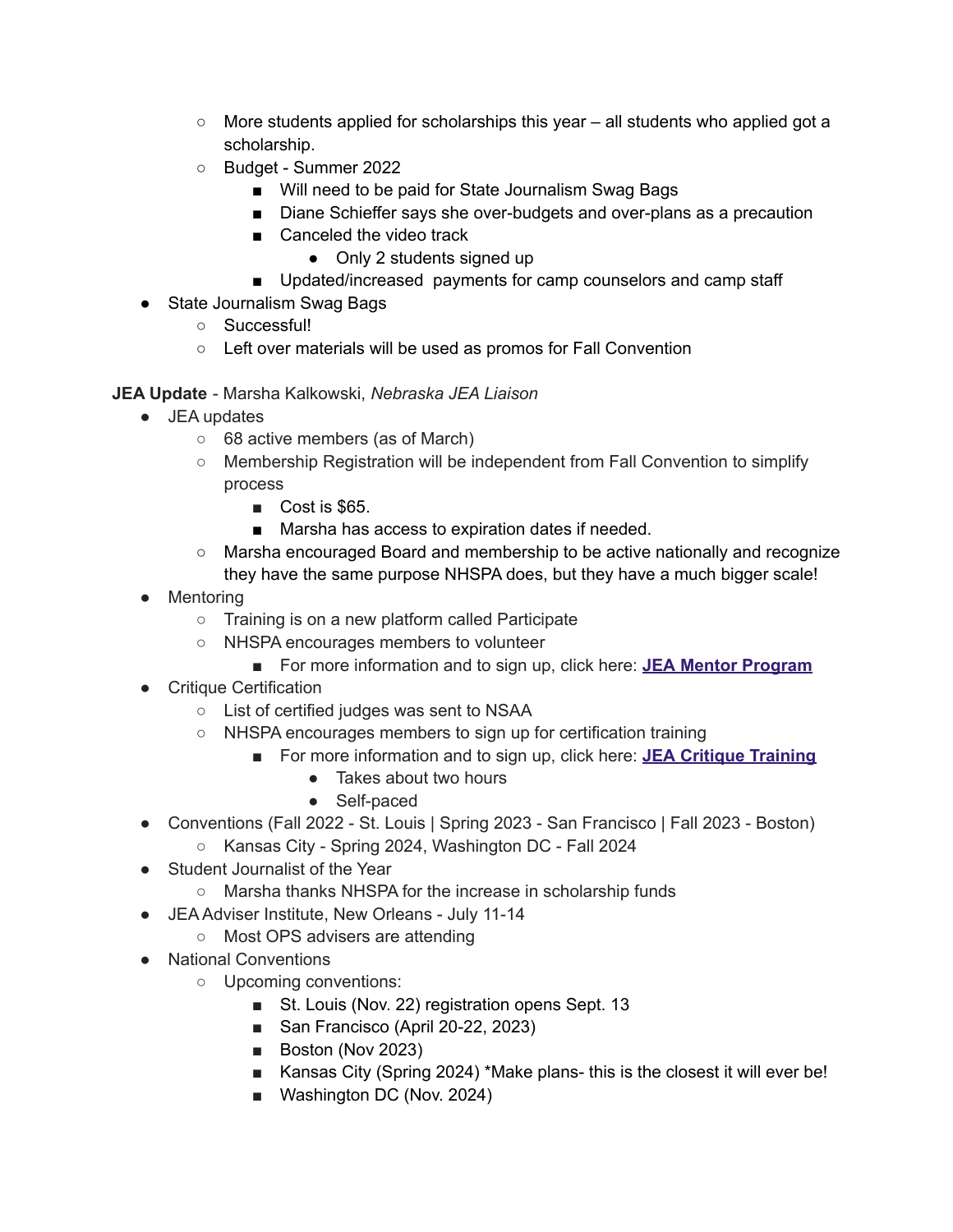- Nashville (Fall 2025)
- Orlando (Fall 2026)
- Los Angeles (Spring 2027)
- Boston (Fall 2027)

**CoJMC Updates** - Michelle Hassler, *NHSPA Executive Director*

- CoJMC updates
	- Hiring around 6 new staff members
		- 2 investigative journalists endowed professorships
	- Experience Lab
		- New requirement for freshmen
			- Students will work with journalism/media professionals
		- For more information, visit The **[Experience](https://journalism.unl.edu/experiencelab#programs) Lab**.
	- CoJMC receives gift for depth reporting
		- Deepe Family Endowed Chairs in Depth Reporting was established with the sale of the \$4.65 million farmlands
		- Read about it here: Sale of \$4.65 million [farmlands](https://journalism.unl.edu/news/sale-465-million-farmlands-supports-depth-reporting-unls-college-journalism-and-mass) supports depth **reporting at UNL's College of Journalism and Mass [Communications](https://journalism.unl.edu/news/sale-465-million-farmlands-supports-depth-reporting-unls-college-journalism-and-mass)**
- NHSPA Fall Convention Oct. 17th
	- Keynote Speaker, Break-out Sessions, etc.
		- Working on a list of possible speakers
	- Session Ideas:
		- Invite local reporters to lead sessions
		- Outside Perspective Quick Critiques
			- Sign up during registration
			- Offered during sessions 3 and 4
			- Use the Keynote room/Food Court/Adviser Room
			- Limited 15-20 minute sessions
				- Conversational
				- Feedback
		- Yearbook sessions taught by yearbook advisers
			- Kelly Lange Design Ralson
			- Diane Schieffer Theme Expansion/Development Elkhorn -
			- Erica Brockmoller Team building and leadership Lexington
			- Walsworth How to sell yearbook
			- Chloe Healy Social Media Elkhorn North
			- Mark Hillburn SNO/Online Millard West
			- Aaron Stueve SNO/Online Papillon West
- **Fall Conventions Ideas:** 
	- Fall Convention Shirts
		- Discussed briefly
		- Design will be inspired by Summer Camp shirts
	- Trivia Promo Videos Music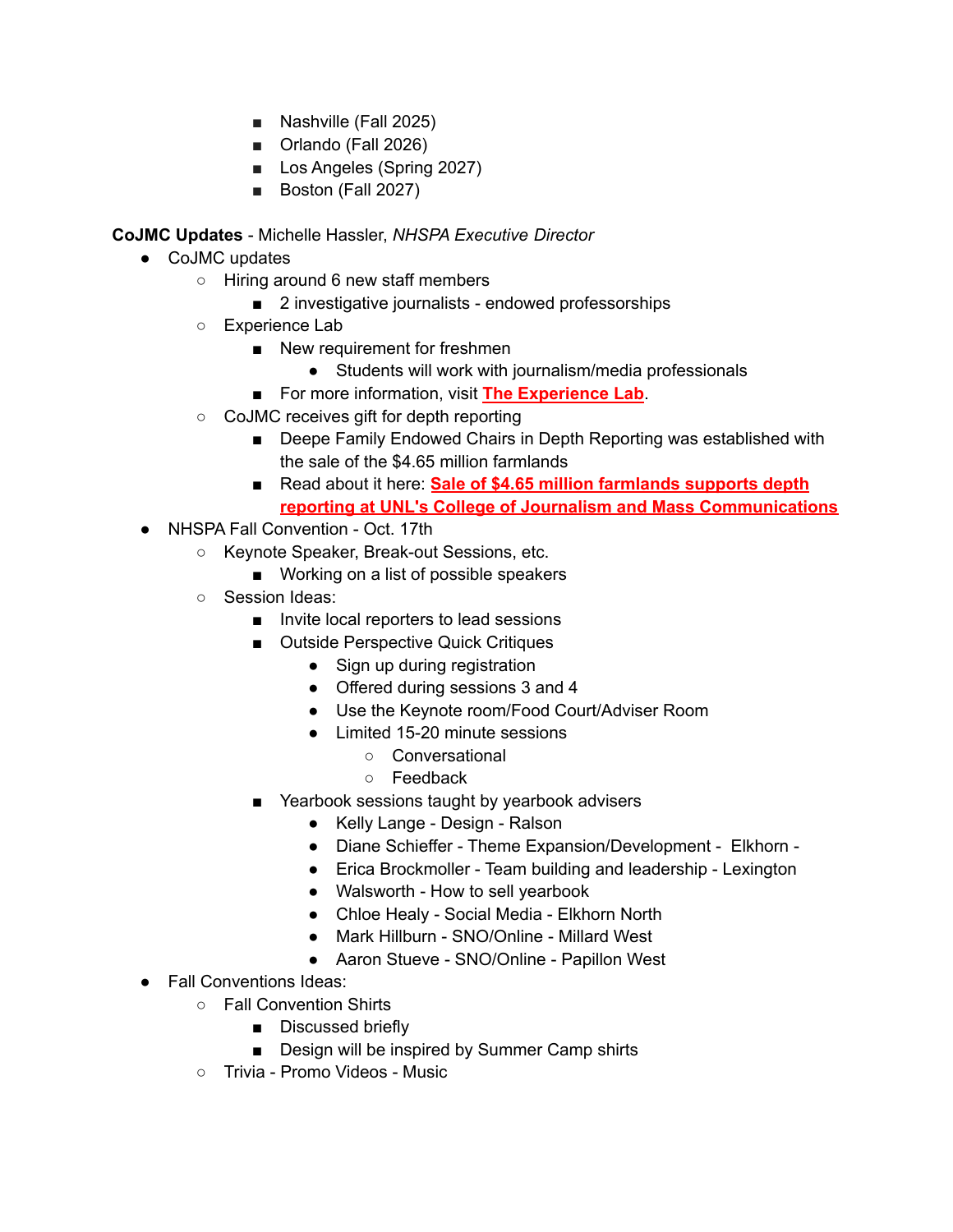- To be played during the convention to promote more engagement and recognition
	- Would need journalism staff photos
	- Angie Wolfe volunteers to start this
- Adviser Luncheon
	- Register
	- Same room as adviser/NHSPA meeting
	- Adviser Networking and Socializing

# **NHSPA Hall of Fame | Administrator of the Year** - Mark Hilburn, *NHSPA President*

- Hall of Fame
	- Requirements | Dates | Award Type
		- Modeled after NSPA Hall of Fame suggestion
			- **● NSPA Hall of Fame [Criteria](https://studentpress.org/nspa/nspa-hall-of-fame/#:~:text=The%20NSPA%20Hall%20of%20Fame,within%20an%2011%2Dyear%20span.)**
		- Discussion was tabled
			- Board members were not present to discuss
				- Provide perspective on Hall of Fame criteria
			- Discussion points and ideas to explore:
				- Criteria
				- Recognition for program or publication
				- Big Schools Medium Schools Small School does criteria benefit one more than the other?
					- Especially with small school adviser retention rate
				- Include people for nominations into Hall of Fame
				- Does the award actually serve students or is it for the program/school?
					- Pertaining to the 10 year requirement
				- Erica express concerned that the criteria shouldn't be "watered down" for some schools
				- Publications could use past Cornhuskers to qualify
		- Erica created a Google Form: [NHSPA](https://docs.google.com/forms/d/e/1FAIpQLScNl45ByD_XkyKz4d5MfrXqilZdEN51dZ6eEqyB6VQ15VHPlQ/viewform?vc=0&c=0&w=1&flr=0) Hall of Fame
		- Committee of NHSPA advisers will select nominations to be inducted into Hall of Fame
- Administrator of the Year
	- Requirements | Dates | Award Type
		- Similar to Friend of Journalism
			- Send out during the same time
		- Letters of Recommendation
		- More than just a plaque
			- Framed certificate
			- Visa Gift Card
		- Board will vote on nominations
		- Erica Brockmoller created Google Form